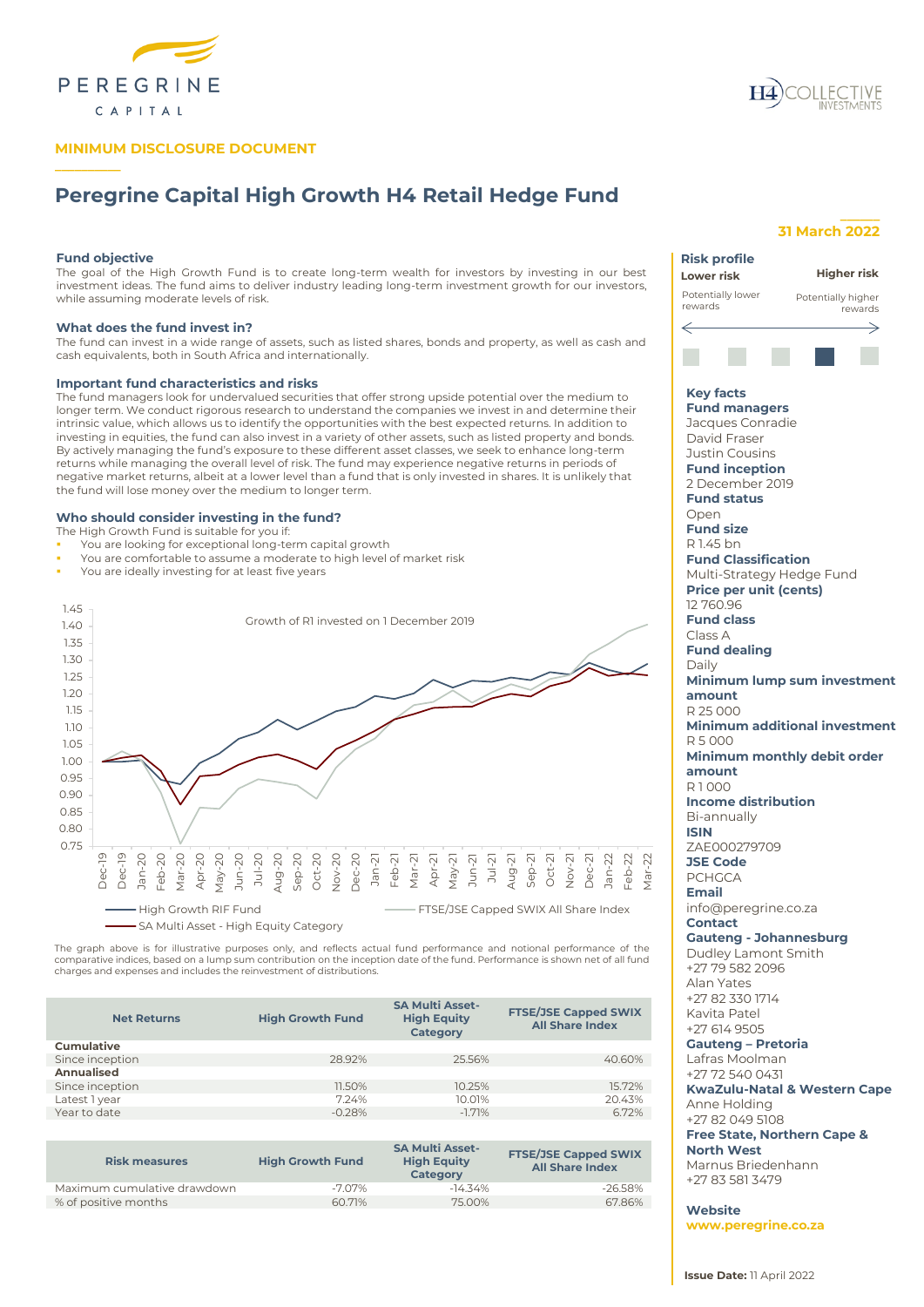|      | Jan      | Feb       | Mar      | Apr   | May      | Jun   | Jul      | Aug   | Sep      | Oct   | <b>Nov</b> | Dec      | Total    | Multi<br>Asset-<br>High<br><b>Equity</b><br>Category |
|------|----------|-----------|----------|-------|----------|-------|----------|-------|----------|-------|------------|----------|----------|------------------------------------------------------|
| 2019 |          |           |          |       |          |       |          |       |          |       |            | $-0.02%$ | $-0.02%$ | 1.18%                                                |
| 2020 | 0.47%    | $-5.77\%$ | $-1.38%$ | 6.68% | 2.83%    | 4.28% | 1.80%    | 3.41% | $-2.62%$ | 2.40% | 2.50%      | 1.13%    | 16.24%   | 1.92%                                                |
| 2021 | 2.78%    | $-0.75%$  | 1.40%    | 3.36% | $-1.88%$ | 1.67% | $-0.27%$ | 1.03% | $-0.60%$ | .93%  | $-0.58%$   | 2.77%    | 11.24%   | 20.18%                                               |
| 2022 | $-1.62%$ | $-1.07\%$ | 2.46%    |       |          |       |          |       |          |       |            |          | $-0.28%$ | $-1.71%$                                             |

**Important Notes** on calculation of net returns and risk measures:

The High Growth Fund does not have a benchmark and does not contribute towards the return of the ASISA SA Multi Asset - High Equity Category.

The data for the ASISA SA Multi Asset - High Equity Category and the FTSE/JSE Capped SWIX All Share Index is provided for comparative purposes.

## **Fund commentary**

The net return for the month of March was 2.46% for the High Growth Fund. March was one of the most volatile months that we have experienced in a long time. The volatility was driven by dislocations in global markets from the Russian conflict, as well as continued concerns around inflation. Global markets generally reversed the negative trend that they have had this year, with the S&P and MSCI Indexes ending firmly positive in March, whilst the JSE All share remained flat. The Fund's local holdings performed well, driven by strong gains in our special situation shares and local financials holdings. These gains were slightly offset by our exposure to China which was impacted by a significant sell off in early March.

The ongoing uncertainties around the Ukraine and Russia conflict, COVID-19, global growth trajectories, inflation, interest rate hikes and local politics continue to create significant volatility in asset prices. Peregrine Capital remains resolutely committed to seeking out investment opportunities during these uncertain times, based on detailed, bottom up, fundamental research and deploying capital rationally where market prices deviate materially from fundamental value. We remain confident that over the medium term the earnings growth of our shares should come through in strong performance for investors.

| Income distributions for the last 12<br>months | 30-Sep-21                | 31-Mar-21 |
|------------------------------------------------|--------------------------|-----------|
| Cents per unit                                 | $\overline{\phantom{a}}$ | $\sim$    |

| <b>Asset allocation</b>                                                 | <b>SA</b> | <b>Foreign</b> | <b>Total</b> |
|-------------------------------------------------------------------------|-----------|----------------|--------------|
| Net equity                                                              | 39.52     | 21.07          | 60.59        |
| Net fixed income                                                        | 5.43      |                | 5.43         |
| Net real estate                                                         | 2.90      |                | 2.90         |
| Cash and cash equivalents, Interest<br>Bearing CIS Portfolios and other | 45.22     | $-14.14$       | 31.08        |
|                                                                         |           |                |              |
| Gross exposure (%)                                                      |           |                | 151.59       |
|                                                                         |           |                |              |
| <b>Fund costs (Excl. VAT)</b>                                           |           |                |              |
| Service Charge                                                          |           |                |              |
| Fund Manager fee                                                        |           |                | 1.50%        |
| H4 Administration fee*                                                  |           |                | 0.23%        |

Performance fee\*\* 20% \*Includes fees payable for fund administration, for risk data services and to H4 \*\*levied on 20% increase in NAV, subject to the high water mark

Total Service Charge 1.73%

## **Total Expense Ratio (TER) and Transaction Costs (TC)**

| TER and TC breakdown for the 1 and 3<br>1vr%<br>3yr%<br>year period ending 31 Dec 2021:<br>Service charge<br>1.74%<br>1.74%<br>Performance fee<br>3.82%<br>243%<br>0.63%<br>0.83%<br><b>VAT</b><br>Other costs<br>0.03%<br>0.04%<br>4.83%<br>6.43%<br><b>Total Expense Ratio (TER)</b><br>1.55%<br>1.74%<br><b>Transaction Costs (TC)</b><br>8.17%<br>6.38%<br><b>Total Investment Charge (TIC)</b> |  |  |
|-----------------------------------------------------------------------------------------------------------------------------------------------------------------------------------------------------------------------------------------------------------------------------------------------------------------------------------------------------------------------------------------------------|--|--|
|                                                                                                                                                                                                                                                                                                                                                                                                     |  |  |
|                                                                                                                                                                                                                                                                                                                                                                                                     |  |  |
|                                                                                                                                                                                                                                                                                                                                                                                                     |  |  |
|                                                                                                                                                                                                                                                                                                                                                                                                     |  |  |
|                                                                                                                                                                                                                                                                                                                                                                                                     |  |  |
|                                                                                                                                                                                                                                                                                                                                                                                                     |  |  |
|                                                                                                                                                                                                                                                                                                                                                                                                     |  |  |
|                                                                                                                                                                                                                                                                                                                                                                                                     |  |  |

#### **Glossary**

**Annualised performance:** reflects longer term performance rescaled to a 1 year period. Annualised performance is the average return per year over the period.

**Maximum drawdown:** the largest peak to trough decline during a specific period of investment

**Total Expense Ratio:** includes the annual service charge, performance fee and administrative costs, but excludes VAT and fund transaction costs, expressed as a percentage of the average monthly value of the fund. A higher TER does not necessarily imply a poor return, nor does a low TER imply a good return. **Transaction Costs:** are the costs relating to the buying and selling of the fund's underlying assets, expressed as a percentage of the NAV. Transaction costs are a necessary cost in managing the fund and may impact the returns.

**Total Investment Charge** is the sum of the TER and TC. These should not be considered in isolation as returns may be impacted by many other factors over time including market returns, the type of fund and the investment decisions of the fund manager. Since the fund returns are quoted after the deduction of these expenses, the TER and TC should not be deducted again from published returns.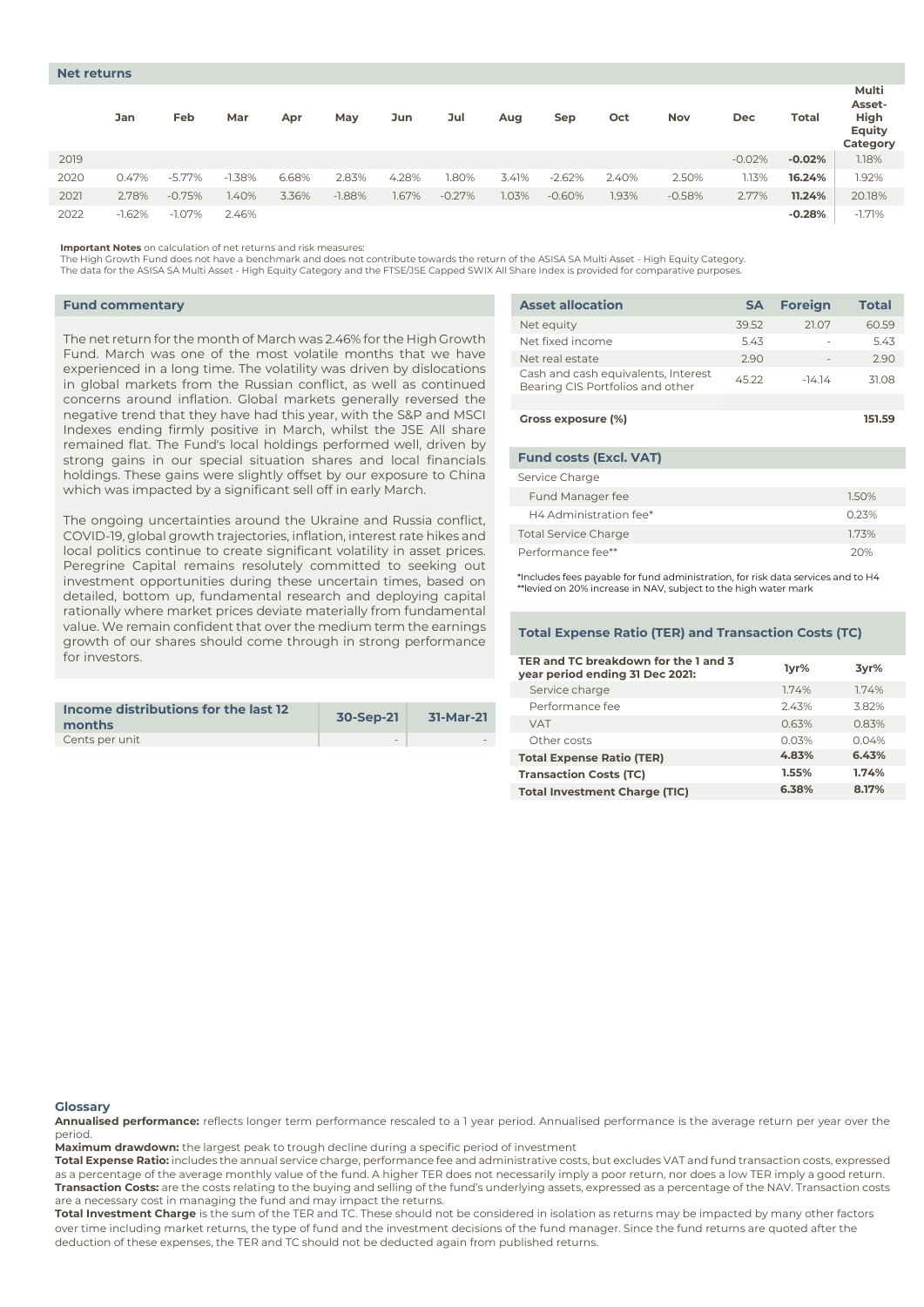## **Quarterly risk reporting for the quarter ended 31 March 2022**

## **1. Sources of Leverage:**

The prime broker appointed for the fund is Peresec (Pty) Ltd ("Peresec"). The fund achieves its leveraged positions through the utilisation of derivatives and short positions. Refer to section 2 for quarter end leverage value.

## **2. Exposure Limits:**

Gross exposure is the measure of leverage, with the limit set at 2 times NAV.

| Peak gross exposure during reporting period | 1.52 Times NAV |
|---------------------------------------------|----------------|
| Gross exposure at quarter end               | 1.52 Times NAV |

## **3. Re-hypothecation of assets:**

Re-hypothecation refers to the practice whereby the prime broker uses the securities of the fund as collateral for the prime broker's own purposes. The prime broker mandate in place does not permit the re-hypothecation of assets.

## **4. Methodology of stress testing:**

The methodology for stress testing is based on a regulatory requirement to test the impact on the performance of the fund under outlier events based on historical correlations. H4 uses an external risk data service provider, RisCura Analytics (Pty) Ltd, who has the capabilities to stress test portfolio information through a global risk factor model, MSCI BarraOne. Various stressed environments have been created and their impact assessed on the fund.

H4 are comfortable with the results of the stress testing performed on the fund for the quarter.

## **5. Counterparty Exposure:**

The counterparties to which the fund is exposed to are:

| <b>Counterparty</b>           | <b>Exposure</b> |
|-------------------------------|-----------------|
| Peresec                       | 1647%           |
| Standard Bank of South Africa | 108%            |

## **7. Changes to the liquidity profile of the fund:**

There were no significant changes to the liquidity profile of the fund.

## **8. Contact information:**

For more information please contact H4 on **hedge-risk@h4ci.co.za** or +27 21 670 5259.